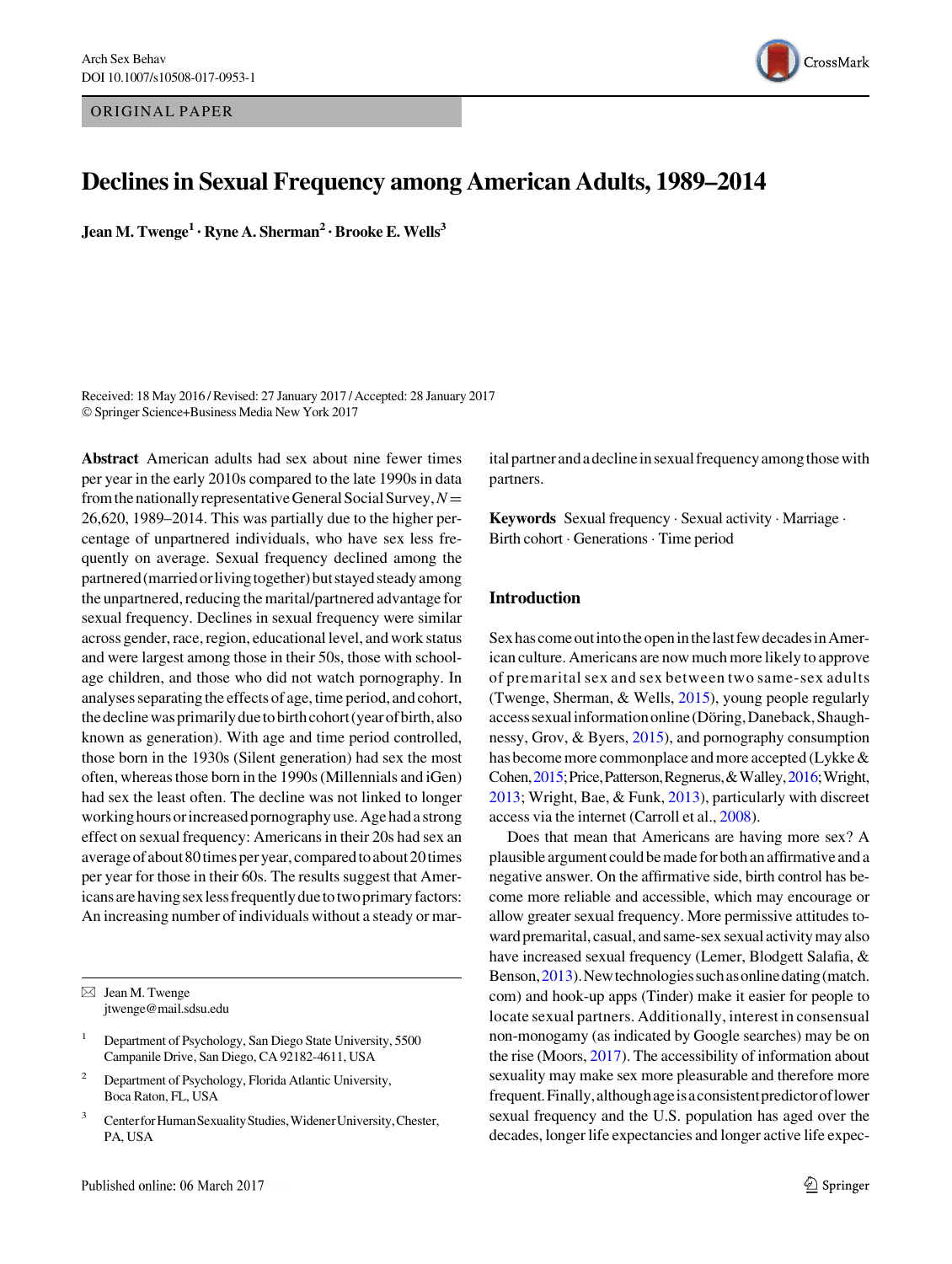tancies (Manton, Gu, & Lamb, [2006](#page-11-0)), coupled with the widespread availability of erectile function medications (Lee, Naz-roo, & Pendleton, [2015\)](#page-11-0), may offset some of the decline in sexual frequency expected in an aging population.

On the negative side, Americans work more hours (Greenstone & Looney, [2011\)](#page-11-0) and spend more time with children (Ramey & Ramey, [2010](#page-12-0)) than in the past, possibly reducing the amount of time that can be spent on sexual intimacy. The ubiquityofentertainmentandsocialmediaoptionsinrecentdecades, from streaming video to gaming to Facebook, may also make sexual activity just one of an array of pleasurable options. In addition, the increased availability and consumption of pornography (Price et al., [2016\)](#page-11-0) may provide sexual outlets outside of sex with a partner. Though pornography consumption is associated with a higher probability of engagement in casual sex (Wright, [2012](#page-12-0)) and more sexual partners (Morgan, [2011](#page-11-0)), pornography viewing itself is often a solitary activity, and the frequency of intercourse is negatively correlated with both the frequency of masturbation and the self-reported negative effects of pornography consumption (Hald & Malamuth, [2008](#page-11-0)). In addition, happiness among adults over 30 has declined since 2000 (Twenge, Sherman,  $&$  Lyubomirsky,  $2016a$ ), and more frequent sex is associated with higher levels of well-being and happiness (Blanchflower & Oswald, [2004](#page-11-0); Cheng & Smyth, [2015](#page-11-0); Michael, Gagnon, Laumann, & Kolata, [1994](#page-11-0); Muise, Schimmack, & Impett, [2016\)](#page-11-0). Depressive symptoms are higher in recent generations (Twenge, [2015](#page-12-0)), and both depression and its pharmaceutical treatments are associated with sexual dysfunctions such as reduced sexual desire and arousability (Atlantis & Sullivan, [2012;](#page-11-0) Laumann & Waite, [2008](#page-11-0)). The environment contains more estrogen-mimicking compounds, possibly reducing sex drive (at least in animal models: Dickerson & Gore, [2007\)](#page-11-0). Finally, fewer Americans are partnered now compared to in the past. For example, the percentage of Americans aged 18–29 not living with a partner (married or unmarried) increased from 48% in 2005 to 64% in 2014 (Saad, [2015](#page-12-0)). Given that married people have sex more often on average than unmarried people (e.g., Michaeletal., [1994](#page-11-0)), the decline in the percentage of married (and partnered) individuals may have a major impact on trends in sexual frequency.

Trends in sexual frequency are important given the link between sexual frequency and well-being (e.g., Muise et al., [2016](#page-11-0); Wadsworth, [2014\)](#page-12-0). In addition, sexual frequency is associated with relationship satisfaction, which may mediate the association between sexual frequency and overall well-being (Muise et al., [2016\)](#page-11-0).Dissatisfactionwiththefrequencyofsexisamongthemost common complaints in long-term relationships (Risch, Riley, & Lawler, [2003](#page-12-0)). Sexual activity is also associated with a range of physical and mental health benefits (Brody, [2010\)](#page-11-0). On the other hand, sexual frequency also raises the odds for negative health outcomes such as unplanned pregnancy and sexually transmitted infections (Burchell et al., [2006](#page-11-0); Gray et al., [2001](#page-11-0); Wilcox, Dun-son, Weinberg, Trussell, & Baird, [2001](#page-12-0)). Finally, a variety of policies, including those regarding sex education, access to contraception, and access to safe and legal abortions, may impact sexual frequency. As such, understanding base level trends in sexual frequency is key to developing better models of the complex associations between policy decisions and individual behavior.

Behavioral and attitudinal trends over time can involve three different processes (Schaie, [1965;](#page-12-0) Yang, [2008](#page-12-0)). First, change can be due to age or development. For example, sexual frequency declines with age (i.e., Schick et al., [2010\)](#page-12-0). Second, change can be due to time period change that affects people of all ages, also known as a cultural change. Perhaps Americans of all ages have sex more (or less) frequently than they did in previous decades, due to the reasons previously mentioned. Third, changes in prevalence could be due to cohort (also known as generation), a cultural change that affects young people the most. Perhaps more recent cohorts have sex more (or less) frequently than previous cohorts atthe same age.Recently introduced mixed-effects models based on hierarchical linear modeling allow the separationofthethreeeffectsusingatechniqueknownasage-periodcohort analysis (APC: Yang, [2008;](#page-12-0) Yang & Land, [2013](#page-12-0)).

In this article, we explore trends in sexual frequency among American adults, drawing from the General Social Survey, a nationally representative sample of Americans that has asked participants about how often they have sex since 1989. To separate the effects of age, time period, and cohort, we employed APC analysis. We also examined possible moderators such as gender, race, education level, region, marital status, living with a partner, and having children in the household, as well as possible explanations for trends in sexual frequency such as longer working hours and pornography use.

### Method

### **Participants**

The GSS is a nationally representative sample of Americans over 18 years old, collected in most years between 1972 and 2014  $(N = 56,859$ ; for the variables in the current analysis,  $N =$ 26,620). The GSS data and codebooks are available online (Smith, Marsden, Hout,  $&$  Kim,  $2015$ ). As suggested by the GSS administrators, we weighted the descriptive statistics by the variable WTSSALL to make the sample nationally representative of individuals rather than households. The weighting variable primarily corrects for the greater probability of those in smaller households to be included, as only one person per household is surveyed.

#### Measures

Since 1989, the GSS has included the item, "About how often did you have sex during the last 12 months?''with choices ranging from  $0$  = "not at all," to  $6$  = "more than three times a week." Non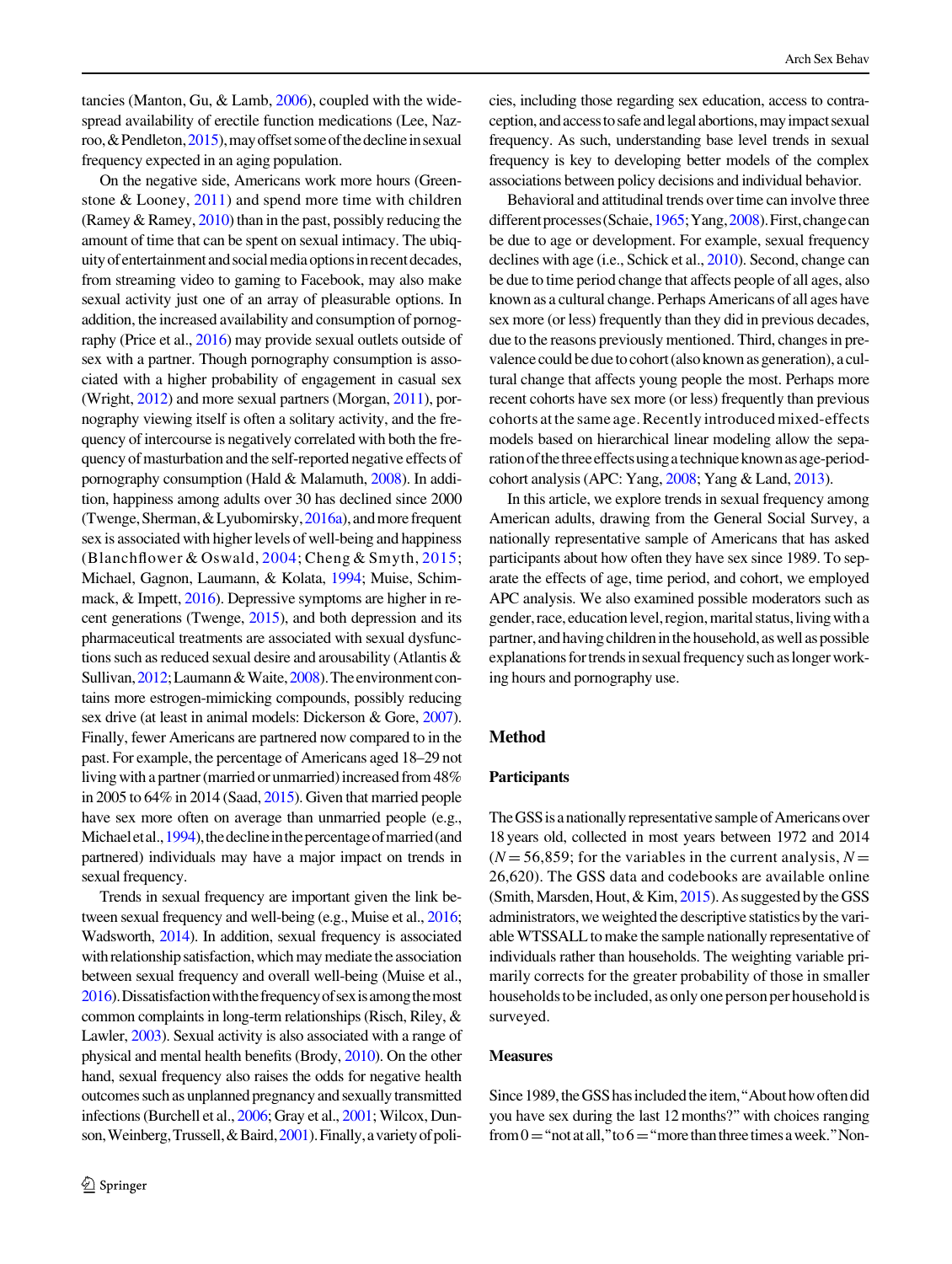response was uncommon (5.7% refused to answer and .2% answered''don't know,''for a 94% response rate).

To estimate the number of times a year participants had sex, we recoded the responses as: "not at all"  $=0$  to "More than three times a week" $=5 \times 52=260$ . We used these numbers as an estimate only and not for standardized effect sizes, instead basing effect sizes on the original 0–6 scale. It should also be kept in mind that these estimates are right skewed, with those who have sex very frequently pulling the numbers upward.

The 2012 dataset was an extreme outlier that suggested a coding issue. Only  $3.1\%$  were in the "not at all" (not having sex in the last year) category, while in other years of data collection this response averaged 18.6% with little variation. Missing data primarily those who were not asked the question—were 36.9% in 2012 compared to 53.2% in other years, also suggesting a coding issue. The 2014 data resembled the years before 2012, making it seem unlikely this was a time-based trend. Thus, we excluded the 2012 data.

The GSS also included demographic variables, making it possible to determine whether changes in sexual frequency differed by group. We analyzed moderation by gender (men vs. women), race (White, Black, and Other), education level (high school graduate and below vs. 2-year college degree and above), US region (Northeast, Midwest, South, and West), labor force status (working full time vs. part time or not at all), and marital status (married, widowed, divorced, separated, and never married; we also compared married individuals to unmarried individuals, combining widowed, divorced, separated, and never married—although separated individuals are technically married, we included them with unmarried individuals for ease of analysis). The presence of minor children was obtained from the variables noting the number of children in the household of various ages. A single item asked about pornography use (''Have you seen an X-rated movie in the past year?''with possible responses of''yes''or''no''). We also examined an item asking participants how many hours they worked in the last week.

An item asking about living with partners was asked in a limited number of years (2000, 2004, 2006, 2012, and 2014), with choices of married and living in the same household (abbreviated in the tables as married, living together), living ''as married and my partner and I together live in the same household" (living together, not married), married or with a "steady partner but we don't live in the same household'' (married or partner, not living together), and''don't have a steady partner'' (no steady partner). To examine effects of the length of the relationship, we used the item asking when the participant was first married (asked in 1989–1994 and 2006), excluding those who were divorced, separated, or widowed.

### Procedure

We took several approaches to analyzing the data. First, we examined correlations between the year of data collection and sexual frequency, both bivariate and controlled for age, marital status, and race. Second, we examined sexual frequency by 5 year blocks of time for all participants and within demographic groups, including an effect size (d, or difference in terms of standard deviations). Third, we examined the trend in the correlation between marital status and sexual frequency. Fourth, we performed an APC analysis to determine the unique effects of age, time period, and cohort on sexual frequency. Fifth, we matched yearly averages for working hours and pornography consumption with average sexual frequency to discover whether the variables changed in the same pattern.

In describing the trends, we occasionally employ common labels for the generations such as the Silent (born 1925–1945), Boomers (1946–1964), GenX (1965–1979), Millennials (1980– 1994), and iGen (1995–2012; for reviews, see Twenge, [2014,](#page-12-0) [2017](#page-12-0)). These birth year cutoffs are arbitrary and are not necessarily justified by empirical evidence, but are useful labels for those born in certain eras.

# **Results**

### Trends in Sexual Frequency by Year

American adults had sex less often in recent years, with an especiallysteepdeclineafter2000(seeTable [1](#page-3-0)).Thedeclineinsexual frequencyappearedamongmenandwomen;Blacks,Whites,and those of other races; those with more and less education; in the East, Midwest, South, and West; among those with minor children in the household and those without; among married and divorced individuals; and among married individuals and those living together. The decline was largest among those in their 50s, Whites, those with a college degree, married individuals, those with children aged 6–12 in the household, and those who had not seen a pornographic movie in the last year (see Table [1\)](#page-3-0). The largest declines appeared among the highly educated  $(d=-.28)$ and those married and living together  $(d=-.31)$ . The decline was not significant among those over 60, with children under age 6, who did not live with their partners, without a steady partner, or the never married.

Using the estimates for yearly sexual frequency, American adults had sex about seven times per year less often in the early 2010s (vs. the early 1990s) and about nine times a year less often than in the late 1990s. As recently as 2002, the average adult American had sex approximately 64 times a year, but by 2014 that declined to about 53 times a year (see Table [2](#page-4-0); Fig. [1\)](#page-5-0). The decline in sexual frequency wasthe largest among those with a college degree (about 15 fewer times a year), in the South (about 13 fewer times a year), and among married or divorced individuals (about 11 fewer times a year). As for main effects, younger people had sex more often than older people, men more often than women, Non-Whites more than Whites, residents of the West more than other regions, those who lived together more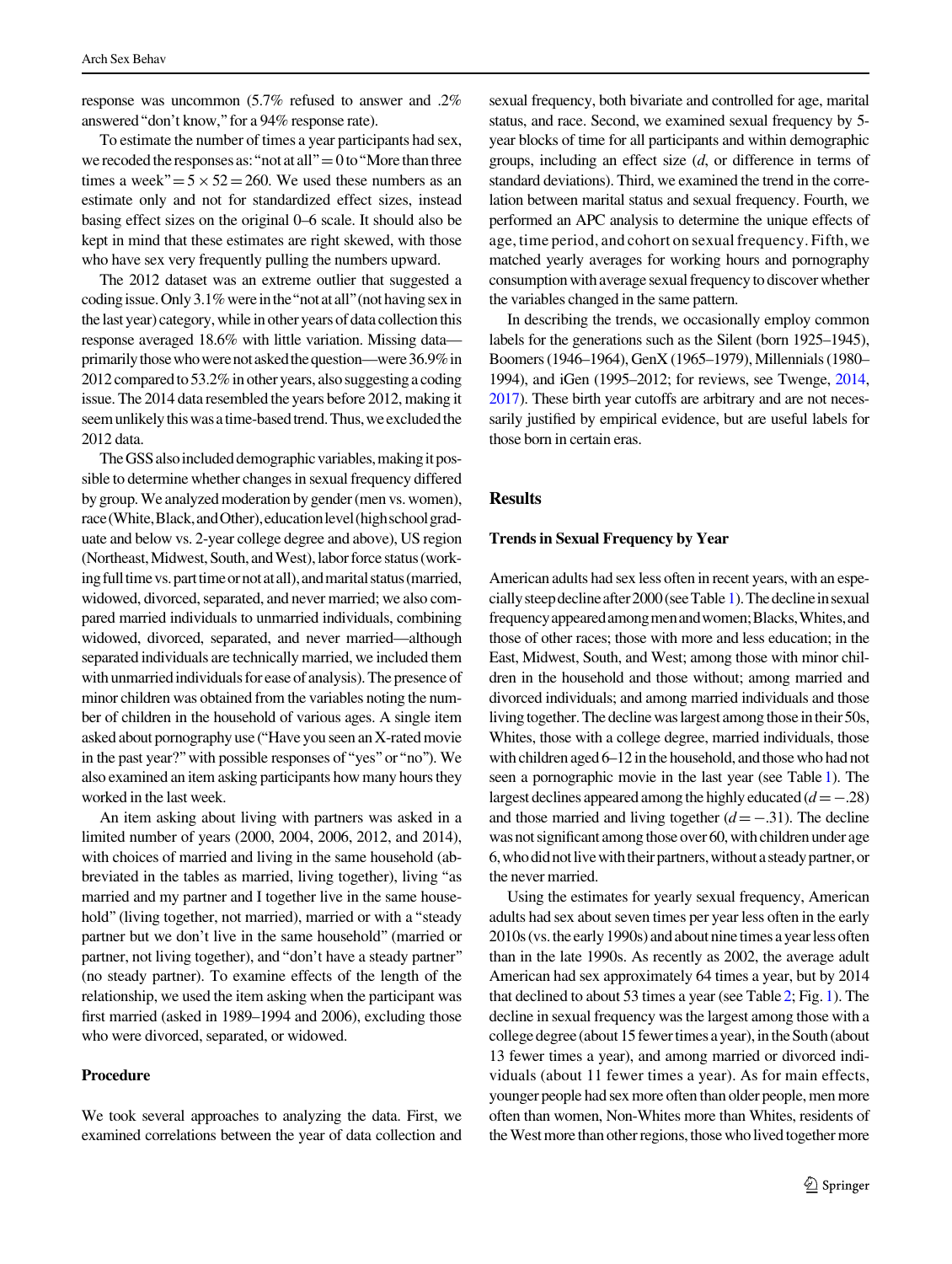<span id="page-3-0"></span>

|  |  |  | Table 1 Changes in sexual frequency (0–6 scale) among American adults, 1989–2014 |  |
|--|--|--|----------------------------------------------------------------------------------|--|
|--|--|--|----------------------------------------------------------------------------------|--|

|                                                     | n      | 1989-1994                | 1995-1999                | 2000-2004   | 2005-2009                | 2010-2014  | Change in sex acts<br>per year (1st to last), $d$ | Change in sex acts<br>per year (max), $d$ |
|-----------------------------------------------------|--------|--------------------------|--------------------------|-------------|--------------------------|------------|---------------------------------------------------|-------------------------------------------|
| All adults                                          | 26,620 | 3.02(1.90)               | 3.09(1.88)               | 3.01(1.93)  | 2.86(1.96)               | 2.74(1.95) | $-.15***$                                         | $-.18***$                                 |
| Age groups (time-lag design = cohort + time period) |        |                          |                          |             |                          |            |                                                   |                                           |
| $18 - 29$                                           | 6050   | 3.46(1.94)               | 3.49(1.94)               | 3.52(1.96)  | 3.45(1.92)               | 3.32(1.99) | $-.07$                                            | $-.10*$                                   |
| $30 - 39$                                           | 5761   | 3.76(1.55)               | 3.67(1.57)               | 3.78(1.58)  | 3.65(1.66)               | 3.62(1.65) | $-.09*$                                           | $-.10*$                                   |
| 40-49                                               | 5497   | 3.34(1.61)               | 3.41(1.62)               | 3.26(1.71)  | 3.24(1.79)               | 3.18(1.78) | $-.10*$                                           | $-.14**$                                  |
| $50 - 59$                                           | 4114   | 2.80(1.73)               | 2.84(1.79)               | 2.60(1.79)  | 2.52(1.84)               | 2.45(1.77) | $-.20***$                                         | $-.22***$                                 |
| $60 - 69$                                           | 2742   | 1.98(1.74)               | 2.02(1.74)               | 1.99(1.69)  | 1.90(1.76)               | 1.81(1.73) | $-.10$                                            | $-.12$                                    |
| Over <sub>70</sub>                                  | 2455   | .86(1.37)                | .95(1.45)                | .93(1.51)   | .88(1.36)                | .96(1.42)  | $-.07$                                            | .01                                       |
| Gender                                              |        |                          |                          |             |                          |            |                                                   |                                           |
| Men                                                 | 12,212 | 3.21(1.80)               | 3.27(1.79)               | 3.20(1.88)  | 3.04(1.90)               | 2.95(1.88) | $-.14***$                                         | $-.17***$                                 |
| Women                                               | 14,408 | 2.86(1.96)               | 2.94(1.95)               | 2.84(1.96)  | 2.71(2.00)               | 2.55(1.99) | $-.16***$                                         | $-.20***$                                 |
| Race                                                |        |                          |                          |             |                          |            |                                                   |                                           |
| White                                               | 21,386 | 3.01(1.89)               | 3.09(1.87)               | 2.97(1.92)  | 2.80(1.93)               | 2.70(1.93) | $-.16***$                                         | $-.21***$                                 |
| <b>Black</b>                                        | 3264   | 3.11(1.93)               | 2.96(1.95)               | 3.15(2.00)  | 3.04(2.07)               | 2.81(2.01) | $-.15**$                                          | $-.17**$                                  |
| Other                                               | 1970   | 2.98(1.92)               | 3.29(1.87)               | 3.23(1.90)  | 3.16(1.98)               | 2.87(1.96) | $-.06$                                            | $-.22**$                                  |
| Education                                           |        |                          |                          |             |                          |            |                                                   |                                           |
| High school degree or less                          | 17,974 | 2.94(1.96)               | 3.02(1.94)               | 2.97(2.00)  | 2.84(2.02)               | 2.73(2.02) | $-.11***$                                         | $-.15***$                                 |
| 2-year college degree or more                       | 8598   | 3.23(1.71)               | 3.25(1.75)               | 3.09(1.79)  | 2.90(1.85)               | 2.75(1.81) | $-.27***$                                         | $-.28***$                                 |
| Region                                              |        |                          |                          |             |                          |            |                                                   |                                           |
| East                                                | 4909   | 2.94(1.90)               | 2.96(1.92)               | 2.85(1.93)  | 2.68(1.90)               | 2.67(1.91) | $-.14**$                                          | $-.15**$                                  |
| Midwest                                             | 6435   | 3.02(1.88)               | 3.03(1.90)               | 3.02(1.92)  | 2.73(1.91)               | 2.72(1.93) | $-.16***$                                         | $-.16***$                                 |
| South                                               | 9357   | 3.06(1.90)               | 3.13(1.88)               | 3.09(1.95)  | 2.95(1.96)               | 2.72(1.94) | $-.18***$                                         | $-.22***$                                 |
| West                                                | 5919   | 3.04(1.91)               | 3.20(1.82)               | 3.01(1.91)  | 2.98(2.01)               | 2.83(2.01) | $-.11*$                                           | $-.19***$                                 |
| Marital status                                      |        |                          |                          |             |                          |            |                                                   |                                           |
| Married                                             | 14,885 | 3.47(1.58)               | 3.53(1.54)               | 3.44(1.58)  | 3.23(1.68)               | 3.10(1.67) | $-.23***$                                         | $-.27***$                                 |
| Widowed                                             | 1554   | .52(1.28)                | .99(1.70)                | .67(1.43)   | .50(1.26)                | .59(1.35)  | .05                                               | $-.26**$                                  |
| Divorced                                            | 3038   | 2.64(2.08)               | 2.62(2.14)               | 2.41(2.11)  | 2.41(2.17)               | 2.20(2.12) | $-.21***$                                         | $-.21***$                                 |
| Never married                                       | 6434   | 2.65(2.09)               | 2.82(2.05)               | 2.89(2.12)  | 2.80(2.11)               | 2.75(2.09) | $-.05$                                            | $-.07$                                    |
| Unmarried (all combined)                            | 11,731 | 2.33(2.13)               | 2.52(2.12)               | 2.49(2.17)  | 2.43(2.16)               | 2.35(2.14) | .01                                               | $-.08**$                                  |
| Living situation                                    |        |                          |                          |             |                          |            |                                                   |                                           |
| Married, living together                            | 2276   | $\overline{\phantom{0}}$ |                          | 3.49(1.54)  | $\qquad \qquad -$        | 3.00(1.64) | $-.31***$                                         | $-.31***$                                 |
| Living together, not married                        | 430    | $\qquad \qquad -$        | $\overline{\phantom{0}}$ | 3.97(1.55)  | $\overline{\phantom{0}}$ | 3.57(1.86) | $-.25*$                                           | $-.25*$                                   |
| Married or partner, not living together             | 368    | $\overline{\phantom{0}}$ | -                        | 3.64(1.76)  | $\overline{\phantom{a}}$ | 3.27(1.96) | $-.20$                                            | $-.20$                                    |
| No steady partner                                   | 1323   | $\overline{\phantom{0}}$ | -                        | 1.79(2.03)  | $\overline{\phantom{a}}$ | 1.72(1.99) | $-.03$                                            | $-.03$                                    |
| Children under 18 in household                      |        |                          |                          |             |                          |            |                                                   |                                           |
| No                                                  | 16,645 | 2.62(1.97)               | 2.79(1.95)               | 2.69(0.199) | 2.52(1.99)               | 2.49(1.97) | $-.07**$                                          | $-.15***$                                 |
| Yes (any age)                                       | 9776   | 3.59(1.65)               | 3.55(1.67)               | 3.55(1.70)  | 3.51(1.73)               | 3.34(1.77) | $-.15***$                                         | $-.15***$                                 |
| Under 6                                             | 4432   | 3.80(1.54)               | 3.83(1.48)               | 3.79(1.57)  | 3.71(1.64)               | 3.67(1.63) | $-.08$                                            | $-.10$                                    |
| Ages 6-12                                           | 4899   | 3.73(1.54)               | 3.56(1.63)               | 3.61(1.69)  | 3.70(1.71)               | 3.32(1.76) | $-.26***$                                         | $-.26***$                                 |
| Ages 13-17                                          | 4174   | 3.34(1.75)               | 3.38(1.79)               | 3.41(1.76)  | 3.29(1.82)               | 3.13(1.81) | $-.12*$                                           | $-.16**$                                  |
| Work status                                         |        |                          |                          |             |                          |            |                                                   |                                           |
| Full time                                           | 14,120 | 3.42(1.70)               | 3.43(1.70)               | 3.39(1.78)  | 3.29(1.83)               | 3.14(1.80) | $-.16***$                                         | $-.17***$                                 |
| Part time or not working                            | 12,499 | 2.58(2.01)               | 2.64(2.01)               | 2.57(2.01)  | 2.41(1.99)               | 2.35(2.00) | $-.11***$                                         | $-.14***$                                 |
| Watched pornographic movie in last year             |        |                          |                          |             |                          |            |                                                   |                                           |
| Yes                                                 | 3999   | 3.74(1.70)               | 3.59(1.71)               | 3.62(1.84)  | 3.46(1.84)               | 3.47(1.82) | $-.15***$                                         | $-.15***$                                 |
| No                                                  |        | 11,706 2.83 (1.89)       | 2.87(1.90)               | 2.76(1.92)  | 2.63(1.95)               | 2.42(1.93) | $-.22***$                                         | $-.24***$                                 |

SDs in parentheses

 $\boldsymbol{d}$  difference in standard deviations

 $* p\!<\!.05; ** p\!<\!.01; ** p\!<\!.001$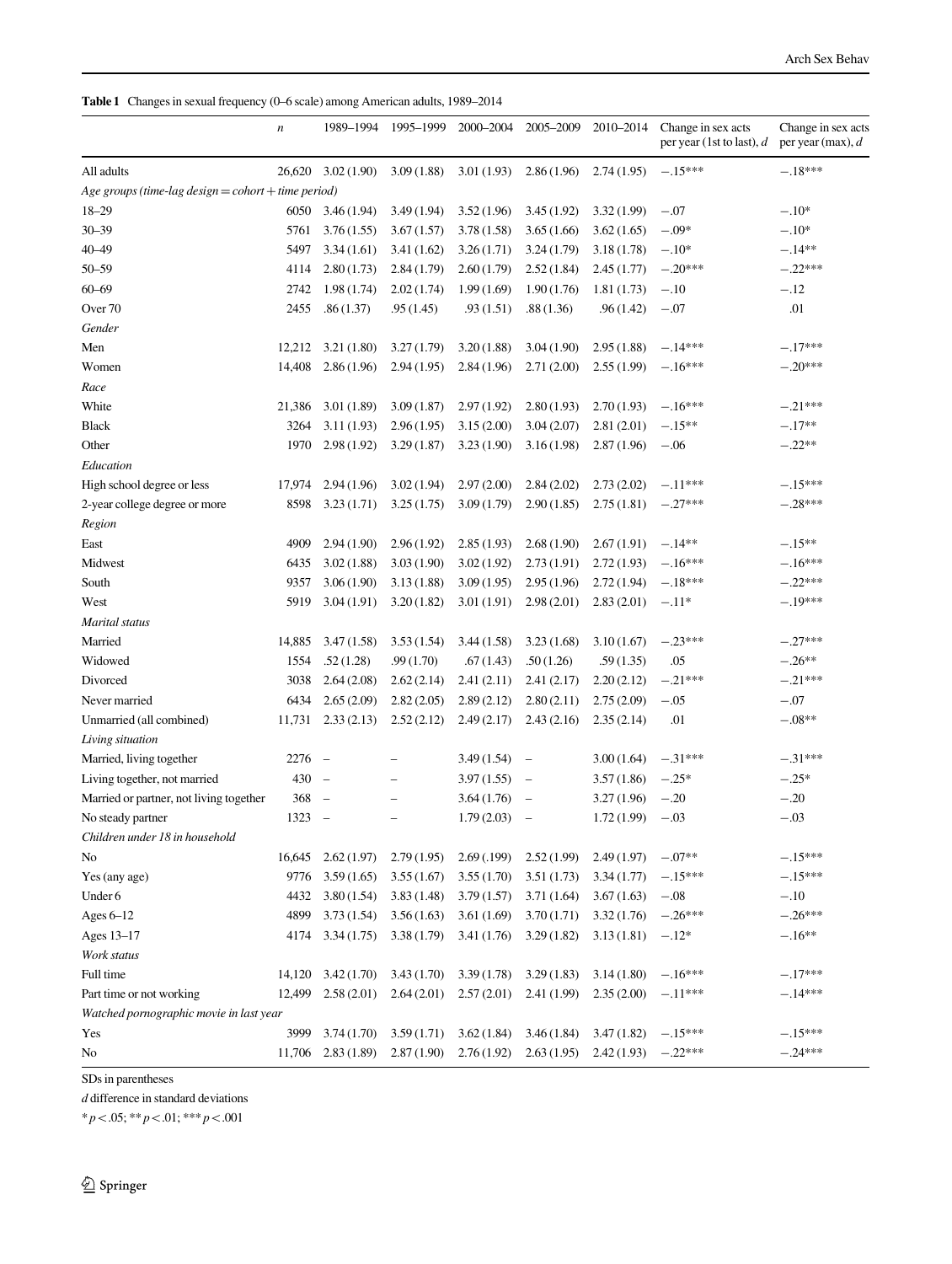### <span id="page-4-0"></span>Table 2 Changes in sexual frequency (estimated times per year) among American adults, 1989–2014

|                                                     | $\boldsymbol{n}$ | 1989-1994  | 1995–1999 | 2000-2004 2005-2009 |          |       | acts per year (1st to last) | 2010–2014 Change in estimated sex Change in estimated sex acts<br>per year (max) |
|-----------------------------------------------------|------------------|------------|-----------|---------------------|----------|-------|-----------------------------|----------------------------------------------------------------------------------|
| All adults                                          | 26,620 60.35     |            | 62.36     | 62.03               | 58.05    | 53.71 | $-6.64$                     | $-8.65$                                                                          |
| Age groups (time-lag design = cohort + time period) |                  |            |           |                     |          |       |                             |                                                                                  |
| $18 - 29$                                           |                  | 6050 81.29 | 83.60     | 86.60               | 81.30    | 78.50 | $-2.79$                     | $-8.10$                                                                          |
| $30 - 39$                                           |                  | 5761 80.28 | 76.34     | 83.08               | 79.76    | 77.84 | $-2.44$                     | $-5.24$                                                                          |
| $40 - 49$                                           |                  | 5497 62.79 | 65.66     | 63.34               | 65.62    | 63.22 | .43                         | $-2.44$                                                                          |
| $50 - 59$                                           |                  | 4114 46.31 | 48.76     | 43.08               | 43.12    | 38.29 | $-8.02$                     | $-10.47$                                                                         |
| $60 - 69$                                           |                  | 2742 27.01 | 28.78     | 26.55               | 26.64    | 25.03 | $-1.98$                     | $-3.75$                                                                          |
| Over 70                                             | 2455 9.68        |            | 10.66     | 13.13               | 9.00     | 10.88 | 1.20                        | $-4.13$                                                                          |
| Gender                                              |                  |            |           |                     |          |       |                             |                                                                                  |
| Men                                                 | 12,212 64.76     |            | 66.48     | 68.20               | 62.22    | 58.92 | $-5.84$                     | $-9.28$                                                                          |
| Women                                               | 14,408 56.76     |            | 58.82     | 56.64               | 54.52    | 49.24 | $-7.52$                     | $-9.58$                                                                          |
| Race                                                |                  |            |           |                     |          |       |                             |                                                                                  |
| White                                               | 21,386 59.61     |            | 62.12     | 59.85               | 54.70    | 51.67 | $-7.94$                     | $-8.18$                                                                          |
| <b>Black</b>                                        |                  | 3264 66.44 | 60.07     | 71.75               | 68.98    | 60.22 | $-6.22$                     | $-11.53$                                                                         |
| Other                                               |                  | 1970 58.94 | 69.79     | 69.85               | 70.42    | 59.57 | .63                         | $-10.85$                                                                         |
| Education                                           |                  |            |           |                     |          |       |                             |                                                                                  |
| High school degree or less                          | 17,974 60.08     |            | 62.09     | 63.67               | 60.24    | 56.84 | $-3.24$                     | $-6.83$                                                                          |
| 2-year college degree or more                       |                  | 8598 60.88 | 63.07     | 58.80               | 54.25    | 48.16 | $-12.72$                    | $-14.91$                                                                         |
| Region                                              |                  |            |           |                     |          |       |                             |                                                                                  |
| East                                                | 4909             | 57.58      | 58.40     | 55.84               | 48.96    | 49.23 | $-8.35$                     | $-9.17$                                                                          |
| Midwest                                             |                  | 6435 58.92 | 60.22     | 62.20               | 51.50    | 52.64 | $-7.42$                     | $-9.56$                                                                          |
| South                                               |                  | 9357 61.97 | 64.23     | 66.19               | 60.55    | 52.76 | $-9.21$                     | $-13.43$                                                                         |
| West                                                |                  | 5919 62.01 | 65.34     | 60.75               | 66.09    | 59.25 | $-2.76$                     | $-6.84$                                                                          |
| Marital status                                      |                  |            |           |                     |          |       |                             |                                                                                  |
| Married                                             | 14,885 67.31     |            | 68.84     | 66.85               | 61.45    | 55.96 | $-11.35$                    | $-10.89$                                                                         |
| Widowed                                             | 1554 8.37        |            | 17.40     | 10.91               | 8.03     | 10.19 | 1.82                        | $-7.21$                                                                          |
| Divorced                                            |                  | 3038 55.88 | 56.90     | 51.57               | 53.33    | 46.23 | $-9.65$                     | $-10.67$                                                                         |
| Never married                                       |                  | 6434 57.00 | 60.89     | 67.47               | 63.61    | 60.81 | 3.81                        | $-6.66$                                                                          |
| Unmarried (all combined)                            | 11,731 49.74     |            | 54.07     | 56.25               | 54.13    | 51.31 | 1.57                        | $-4.94$                                                                          |
| Living situation                                    |                  |            |           |                     |          |       |                             |                                                                                  |
| Married, living together                            | $2276 -$         |            |           | 66.90               | -        | 50.52 |                             | $-16.38$                                                                         |
| Living together, not married                        | $430 -$          |            | $\equiv$  | 93.02               | -        | 86.16 |                             | $-6.86$                                                                          |
| Married or partner, not living together             | $368 -$          |            | $\equiv$  | 84.39               | $\equiv$ | 74.92 | $\overline{\phantom{0}}$    | $-9.47$                                                                          |
| No steady partner                                   | $1323 -$         |            |           | 36.87               |          | 32.97 |                             | $-3.90$                                                                          |
| Children under 18 in household                      |                  |            |           |                     |          |       |                             |                                                                                  |
| No                                                  | 16,645 50.14     |            | 54.56     | 53.80               | 48.68    | 47.42 | $-2.72$                     | $-7.14$                                                                          |
| Yes (any age)                                       |                  | 9776 74.92 | 74.19     | 75.65               | 75.84    | 69.54 | $-5.38$                     | $-6.30$                                                                          |
| Under 6                                             |                  | 4432 82.08 | 82.33     | 82.68               | 82.49    | 80.63 | $-1.45$                     | $-2.05$                                                                          |
| Ages $6-12$                                         |                  | 4899 78.48 | 73.16     | 77.65               | 81.85    | 69.08 | $-9.40$                     | $-12.77$                                                                         |
| Ages 13-17                                          |                  | 4174 67.16 | 70.21     | 72.36               | 69.42    | 61.62 | $-5.54$                     | $-11.74$                                                                         |
| Work status                                         |                  |            |           |                     |          |       |                             |                                                                                  |
| Full time                                           | 14,120 69.09     |            | 69.69     | 71.48               | 69.24    | 62.55 | $-6.54$                     | $-8.93$                                                                          |
| Part time or not working                            | 12,499 50.73     |            | 52.61     | 50.94               | 46.03    | 45.21 | $-5.52$                     | $-7.40$                                                                          |
| Watched pornographic movie in last year             |                  |            |           |                     |          |       |                             |                                                                                  |
| Yes                                                 |                  | 3999 85.31 | 79.61     | 87.04               | 78.70    | 78.97 | $-6.34$                     | $-8.07$                                                                          |
| No                                                  | 11,706 53.18     |            | 54.78     | 52.13               | 50.07    | 43.51 | $-9.67$                     | $-11.27$                                                                         |

The figures for times per year are estimated using ranges and thus are not precise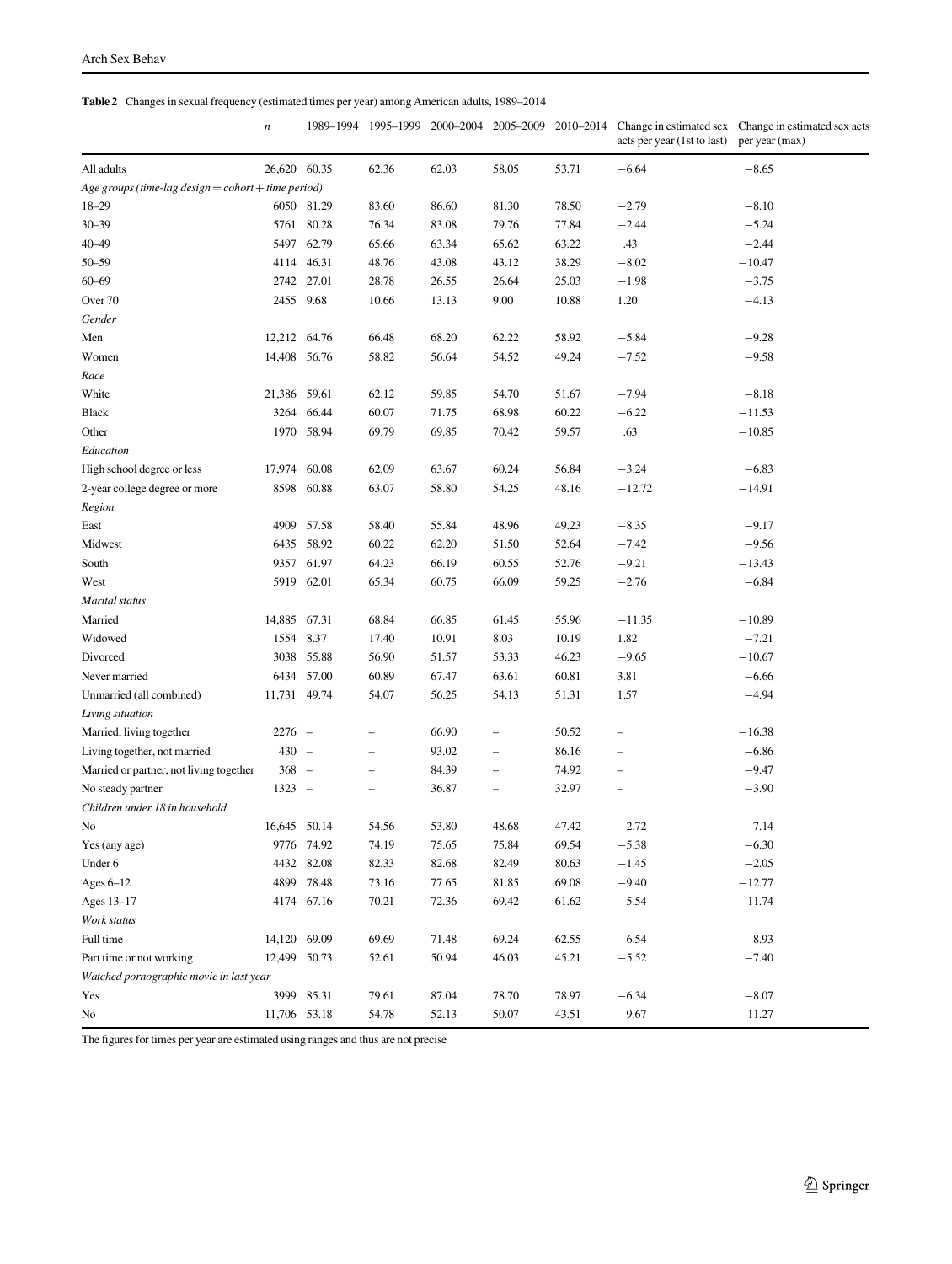<span id="page-5-0"></span>



than those who were married, those with minor children in the household more than those without, and those who watched a pornographic movie in the last year more than those who did not.

# Trends in Sexual Frequency Controlled for Age, Race, and Marital (or Living) Status

The bivariate correlation between year and sexual frequency was  $r(26,620) = -.05, p < .001$ . Thus, sexual frequency declined over the years in a linear fashion.

The average age of the GSS sample rose from 43.76 in 1989 to 47.46 in 2014, the percentage of married individuals declined from 62 to 53%, and the percentage of participants who were White declined from 86 to 74%. Thus, we also examined the correlation between sexual frequency and year controlled for age, marital status, and race. The negative correlation between sexual frequency and year remained when controlled for age,  $r(26,759) = -.03, p < .001$ , marital status (married vs. unmarried),  $r(26,613) = -.04, p < .001$ , andrace (White vs. Non-White),  $r(26,617) = -.05$ ,  $p < .001$ . A regression equation with all three variables still yielded a significant effect for year, Beta  $= -.02$ ,  $p = .004$ . This suggested that shifts in age, marital status, and race partially, but not fully, accounted for the decline in sexual frequency.

In a limited number of years (2000, 2004, 2006, and 2014), the GSS asked participants about their living situation (see Table [1\)](#page-3-0). Thus, we can also compare those with steady partners (whether married or unmarried) to those without. The percentage with no steady partner increased from 26% in 2006 to 33% in 2014. During the four data collections when this question was asked, the bivariate correlation between year and sexual frequency was  $r(8,891) = -.06$ ,  $p < .001$ . When controlled for age, race, and having a steady partner (vs. not),  $r(4,387) = -.05$ ,  $p = .001$ . Like the results for marital status, this suggests that the decline in sexual frequency was partially, but not fully, due to shifts in living situations.

The GSS collects only limited data on the length of partnerships, but we were able to examine the effect of marriage length in the subsample in intact first marriages (those who had never been divorced, separated, or widowed). Those who had been married for longer had sex less frequently,  $r(2730) = -.54$ ,  $p<.001$ , but this correlation dropped to non-significance after age was controlled,  $r(2727) = .02$ . However, age was still significantly correlated with sexual frequency after length of marriage was controlled,  $r(2727) = -.23, p < .001$ . This suggests that length of marriage (at least in this subsample) did not account for the decline in sexual frequency as much as age did.

# Trends in the Marital (and Partnered) Advantage for Sexual Frequency

Married individuals in the 1990s had sex more times per year than never married individuals, but by the mid-2000s never married individuals had sex more times than the married (see Table [2;](#page-4-0) Fig. [2](#page-6-0)). This likely reflects fewer married individuals having sex at a very high frequency, perhaps due to the rising age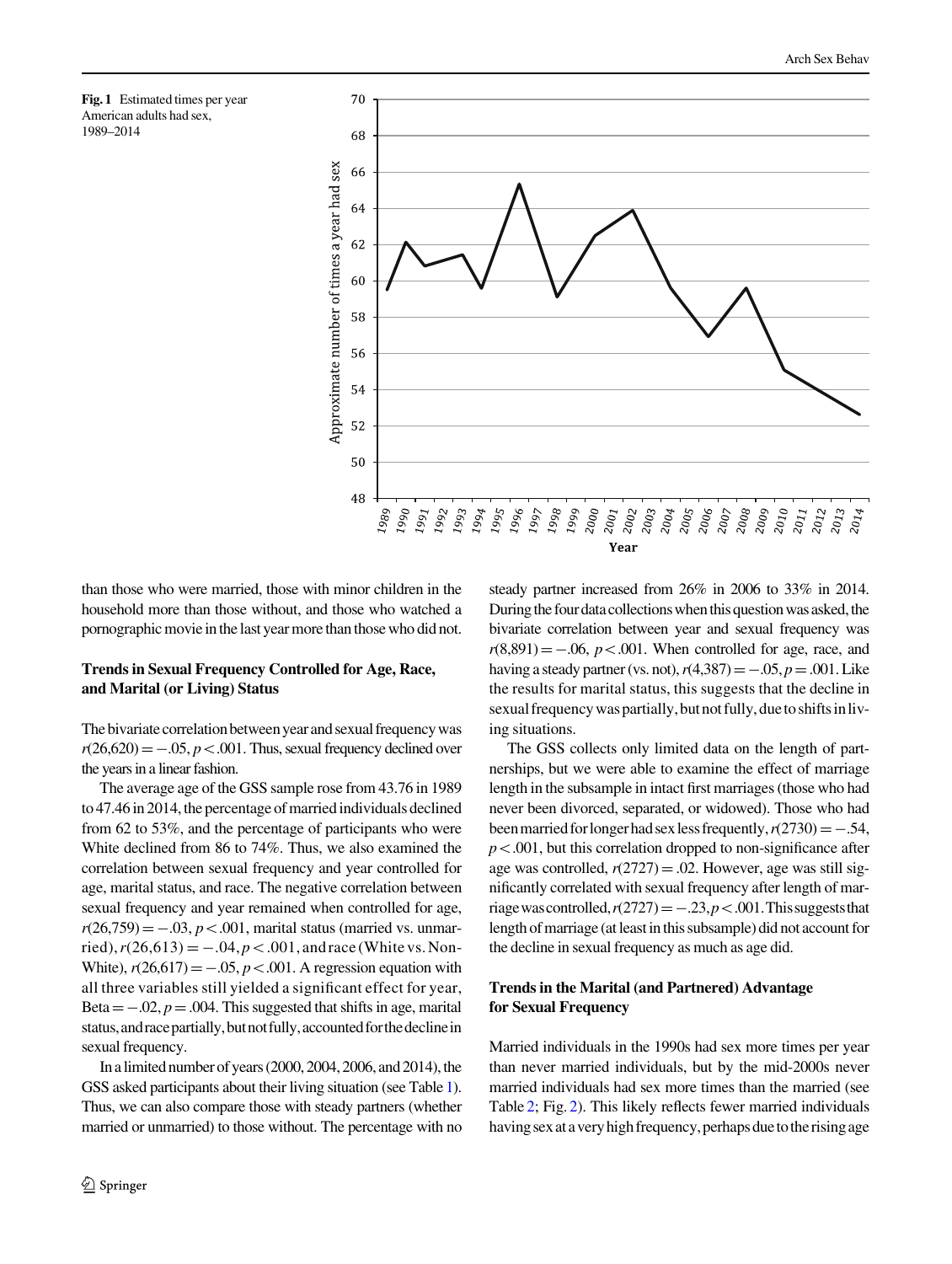<span id="page-6-0"></span>



at first marriage (which was 23 for women in 1990 and is now 27; U.S. Census, [2016](#page-12-0)). Nevertheless, married individuals still had sex with more consistency and thus still exhibited higher sexual frequency on the 0–6 scale (see Table [1](#page-3-0)).

We also examined the trend in the correlation between marital status and sexual frequency (weighting by  $n$ ). That should reveal whether the marital advantage in sexual frequency has shrunk or disappeared. We found that the correlation between marital status (married vs. never married) and sexual frequency (estimated sex acts per year) was positive (with married individuals having sex more often than never married) during the 1990s, but, beginning in 2004, was negative (with never married individuals having sex more often), with the beta ( $df = 13$ ) between r and year = -.93,  $p<.001$  (see Fig. [3a](#page-7-0)). With age controlled, the correlation still grew smaller by the year, but no longer shifted to negative, beta  $= -0.85$ ,  $p < 0.001$  (see Fig. [3b](#page-7-0)). For example, the correlation between marital status (married vs. never married) and sexual frequency on the 0–6 scale was  $r = .23$  in 1990 and  $r = .10$  by 2014; controlled for age, it was  $r = .44$  in 1990 and  $r = .32$  in 2014. The correlation between marital status (married vs. not) and sexual frequency (estimated times per year) was  $r = .36$  in 1990 and .20 in 2014; controlled for age, it was  $r = .27$  in 1990 and  $r = .17$  in 2014. Thus, the marital advantage for sexual frequency has grown smaller over time.

We found a similar effect comparing those with a steady partner and without (in the limited number of years this question was asked): The correlation between sexual frequency and having a steady partner (vs. not) declined from  $r = -.44$  in 2000 to  $r = -.34$  in 2014. Controlled for age, the correlation declined from  $r = -.50$  in 2000 to  $r = -.41$  in 2014. Those with steady partners still have sex more often than those without, but the steady partner advantage in sexual frequency has shrunk. Thus, as Tables [1](#page-3-0) and [2](#page-4-0) also show, the decline in sexual frequency is more pronounced among the married and those with steady partners and less pronounced among the never married and those without steady partners.

We were able to test two other possible explanations for lower sexual frequency in recent years: longer working hours and the increased use of pornography (which might provide an alternative sexual outlet). First, working hours among those who were employed,  $r(17,191) = .08$ ,  $p < .001$ , and pornography use,  $r(15,705) = .20, p < .001$ , were both positively, not negatively, correlated with sexual frequency. This was true even when age was controlled,  $r(17,167)=.09, p<.001$ , for working hours, and  $r(15,677)=.10$ ,  $p<.001$ , for pornography use. In addition, those who worked full time had sex more frequently than those who worked part time or not at all (see Tables [1](#page-3-0), [2\)](#page-4-0). When matched by year, sexual frequency was higher in years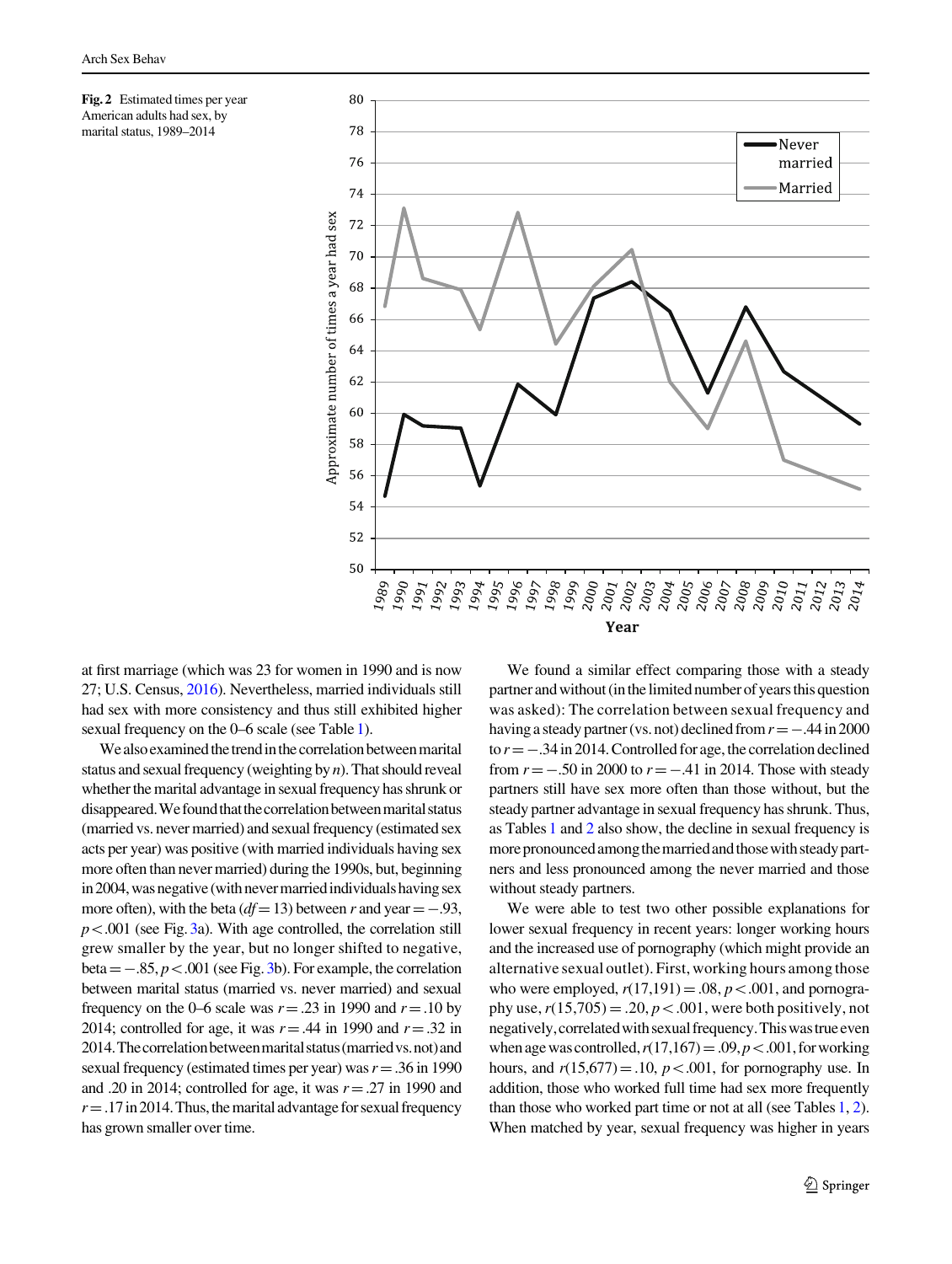<span id="page-7-0"></span>

**Fig. 3** Trend in the correlation  $(r)$  between marital status (married vs. never married) and sexual frequency (estimated times per year), a bivariate and b controlled for age

with a higher average number of working hours and more pornography use, though the correlations were not significant given the low number of years,  $r(13)=.40$ , and pornography use  $r(13)=$ .33. Thus, it does not appear that the decline in sexual frequency was due to longer working hours or to more people viewing pornography. If anything, these factors were connected to higher sexual frequency.

### APC Analyses Separating Age, Period, and Cohort

We employed APC analysis to separate the effects of age, time period, and cohort. This analysis revealed that the decline in sexual frequency was primarily driven by cohort rather than time period (SD for time period = 1.13; SD for cohort = 2.28).<sup>1</sup>

For example, with age and time period controlled, Americans born in the 1930s (the Silent generation) had sex approximately 63 times per year (the highest of any cohort) while those born in the 1990s (late Millennials and early iGen) had sex approximately 57 times a year (the lowest of any cohort),  $d = -.32$  (see Fig. [4a](#page-8-0), b). The cohort differences were fairly similar across gender, race, region, and education level but were smaller for those employed full time  $(d=-.09)$  compared to those who were not employed or employed part time  $(d=-.37)$ .

The cohort differences were smaller when examined separately for married individuals  $(d=-.13$  from the highest, Silent/ Boomer 1940s cohort to the lowest, GenX 1970s, cohort; there were not enough married individuals in the 1990s-born cohort to include them in the comparison). Similar to the descriptive anal-yses (see Table [1](#page-3-0)), the pattern of change for unmarried individuals was inconsistent (see Fig. [5\)](#page-9-0).

The lower effect sizes within marital status suggested that the decline in the number of married individuals might be partially behind the decline in sexual frequency. Thus, we conducted an APC analysis controlled for marital status (married vs. unmarried). This analysis revealed that more recent cohorts still had sex less often,  $d = -.11$  comparing those born in the 1930s (Silent) versus the 1990s (Millennials/iGen). The reduction in this effect size (from  $-.32$  to  $-.11$ ) suggests that approximately two-thirds of the decline in sexual frequency was due to the decline in the number who were married. The remainder seems to be due to the decline in sexual frequency among married individuals.

The APC analyses also revealed a striking decline in sexual frequency with age when controlled for time period and cohort  $(b_{\text{linear}}=-.20,t=-31.55; b_{\text{quadratic}}=-.02,t=-9.53, b_{\text{cubic}}=$ .0009,  $t = 11.51$ ). While those in their 20s had sex more than 80 times a year, this declined to about 60 times a year by 45 and 20 times a year by 65 (see Fig. [6a](#page-10-0), b). For each year of age after the peak in sexual frequency at 25, participants reported having sex 1.18 fewer times per year. Put another way, individuals over age 25havesex96.8%asoftenasthepreviousyear(sowitheachyear of age after age 25, the number of sex acts per year declined by 3.2%).

# Discussion

American adults reported having sex about nine times a year less often in the 2010s than in the late 1990s. APC analyses separating the effects of age, time period, and cohort suggest that the

 $\frac{1}{1}$  The APC analyses provided a unique opportunity to better understand the anomalous 2012 data. If there was a coding issue as we suspected, the APC analyses should show a large time period effect for 2012. As such, we also conducted the APC analyses including the 2012 data. Consistent with the idea of a coding error, analyses with the 2012 data demonstrated a sub-

Footnote 1 continued

stantially larger variance component for time period and a large time period effect for 2012. Thus, we concluded that including the 2012 data would be highly misleading and continued to exclude it from all other analyses. Importantly, the pattern of cohort effects for the APC analysis was nearly identical even with the 2012 data included. Thus, this anomaly had little impact on the main APC results.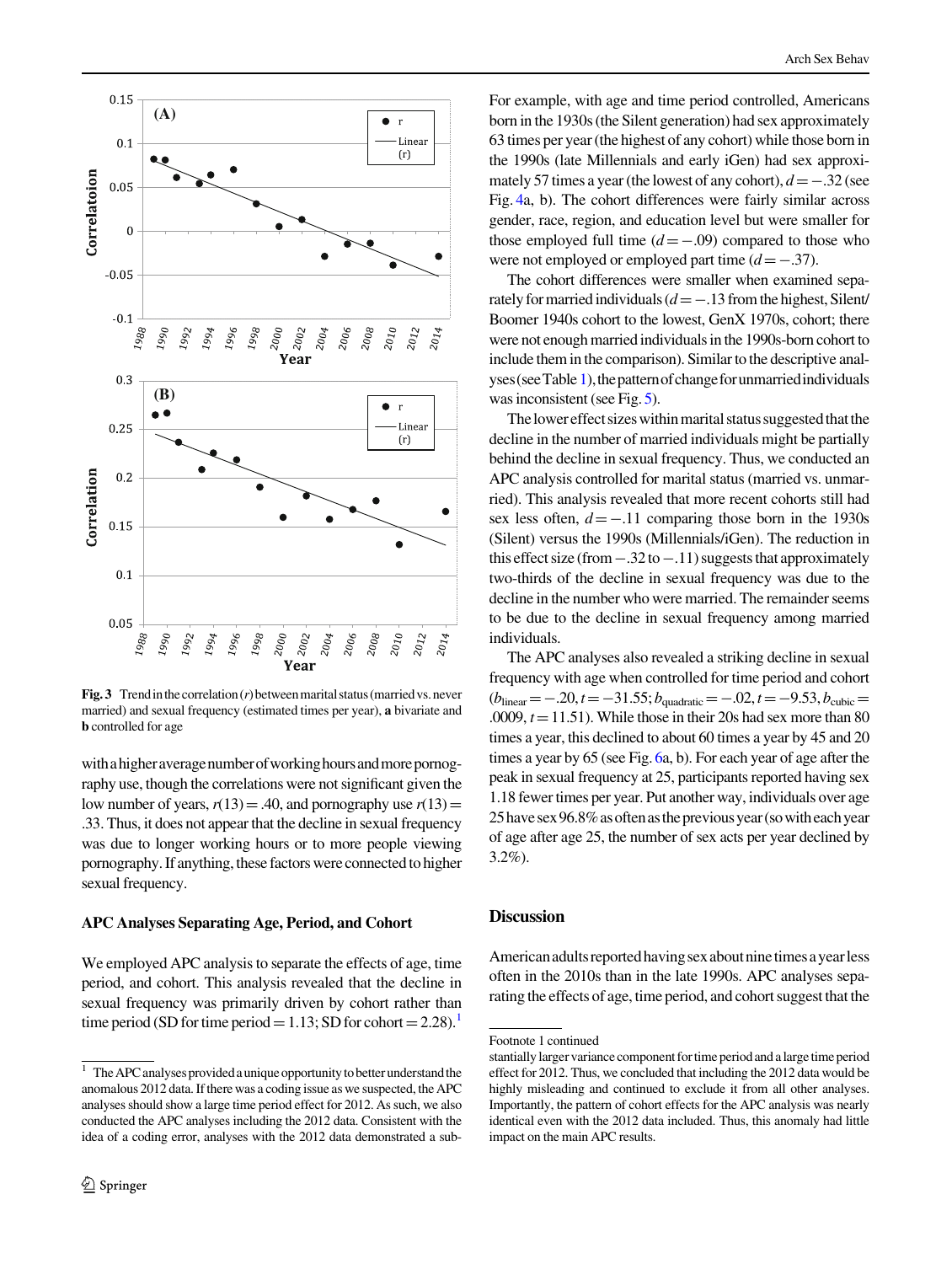<span id="page-8-0"></span>



decline in sexual frequency over time is primarily a cohort effect. The average American born in the 1990s (Millennials and iGen) had sex about six times a year less often than the average American born in the 1930s (Silent generation) when age and time period are controlled. The declines were similar across gender, race, region, and the presence of minor children in the household.

Much of the decline in sexual frequency appears to be due to the reduction in the number of individuals who are married. We found, as others have (e.g., Michael et al., [1994](#page-11-0)), that married individuals had sex more often than unmarried individuals. In addition, the percentage of Americans who had a steady partner (unmarried or married) decreased from 2006 to 2014, and those with a steady partner had sex about twice as often as those without partners. Furthermore, the decline in sexual frequency was most pronounced among married individuals compared to those with no steady partner. Thus, the ''marriage advantage'' for sexual frequency shrunk over time. The results suggest that Americans are having sex less frequently due to two factors: the increasing number of individuals without a steady or marital partner and a decline in sexual frequency among those with partners (both married and unmarried).

Why was there a decline in sexual frequency among married and partnered individuals? It does not appear to be due to longer work hours or the greater use of pornography, both of which were instead associated with higher sexual frequency. Other reasons remain more plausible, although none can be thoroughly explored with the current data. These include those discussed in the Introduction, including more options for entertainment and social communication (such as streaming video and social media) and declines in happiness and increases in depression. In addition, later childbearing may create a''perfect storm''for married cou-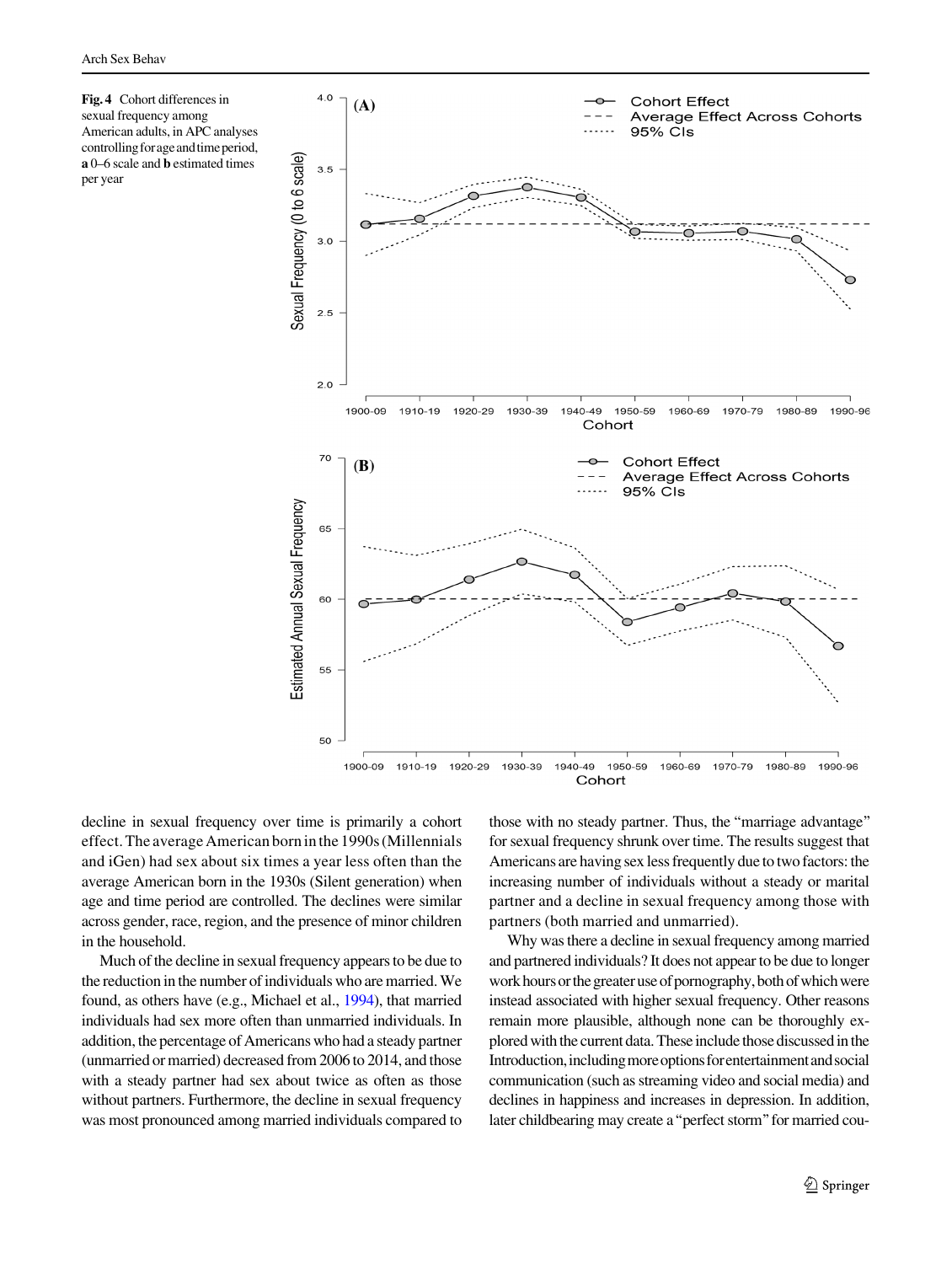<span id="page-9-0"></span>Fig. 5 Cohort differences in sexual frequency among married, unmarried, and all American adults, 0–6 scale standardized, in APC analyses controlling for age and time period



plesofhavingschool-agechildrenandbeingolder,bothofwhich seem to decrease sexual frequency. The decline in sexual frequency was larger among those with children aged 6–12, suggesting that couples with children this age are more likely than others to be having sex less often.

The marriage advantage for sexual frequency declined over time; while in previous decades married individuals had sex more often, by the mid-2000s never married individuals had sex more often. This is partially due to the later age at first marriage in the U.S.: More Americans are spending their 20s unmarried, while in past decades they spent these years of higher sexual frequency married. However, the decline in the marriage advantage for sexual frequency still held when age was controlled, suggesting that married individuals are having sex less frequently in recent years regardless of age effects, while never married individuals are having sex just as often as in past eras. The limited data on living situations showed a similar trend, with declines larger among those living with their (married or unmarried) partners and little change among those with no steady partner. With never married and unpartnered individuals having about the same amount of sex and married and partnered individuals having less, the partner advantage for sexual frequency has declined. This suggests that opportunities for sex for those without steady

partners have stayed about the same, while sex within steady partnerships has become less frequent.

This decline in sexual frequency for married individuals has occurred at the same time that happiness for adults over 30 has declined (Twenge et al., [2016a](#page-12-0)). Though this corresponds with research indicating that low sexual frequency is one of the most common complaints among couples (Risch et al., [2003\)](#page-12-0), other research indicates that external requests to increase sexual frequency (as advised by some self-help books or therapists) may actually be associated with decreased happiness and sexual enjoyment (Loewenstein, Krishnamurti, Kopsic, & McDonald, [2015](#page-11-0)). As such, understanding the root causes of decreased frequency and considering discrepancy between ideal and actual frequency would be more useful in designing therapeutic approaches around low sexual frequency (when that low sexual frequency is identified as a problem for the couple or individual).

We found that sexual frequency declined markedly with age, peaking at over 80 times a year in the mid- to late-20s and declining to about 30 times a year by the mid-60s. Men reported having sex more often than women; this could be due to a true difference (perhaps partially due to same-sex sexual experience) or to a greater bias toward reporting (vs. not reporting) sexual activity. We also found that those who work full time have children in the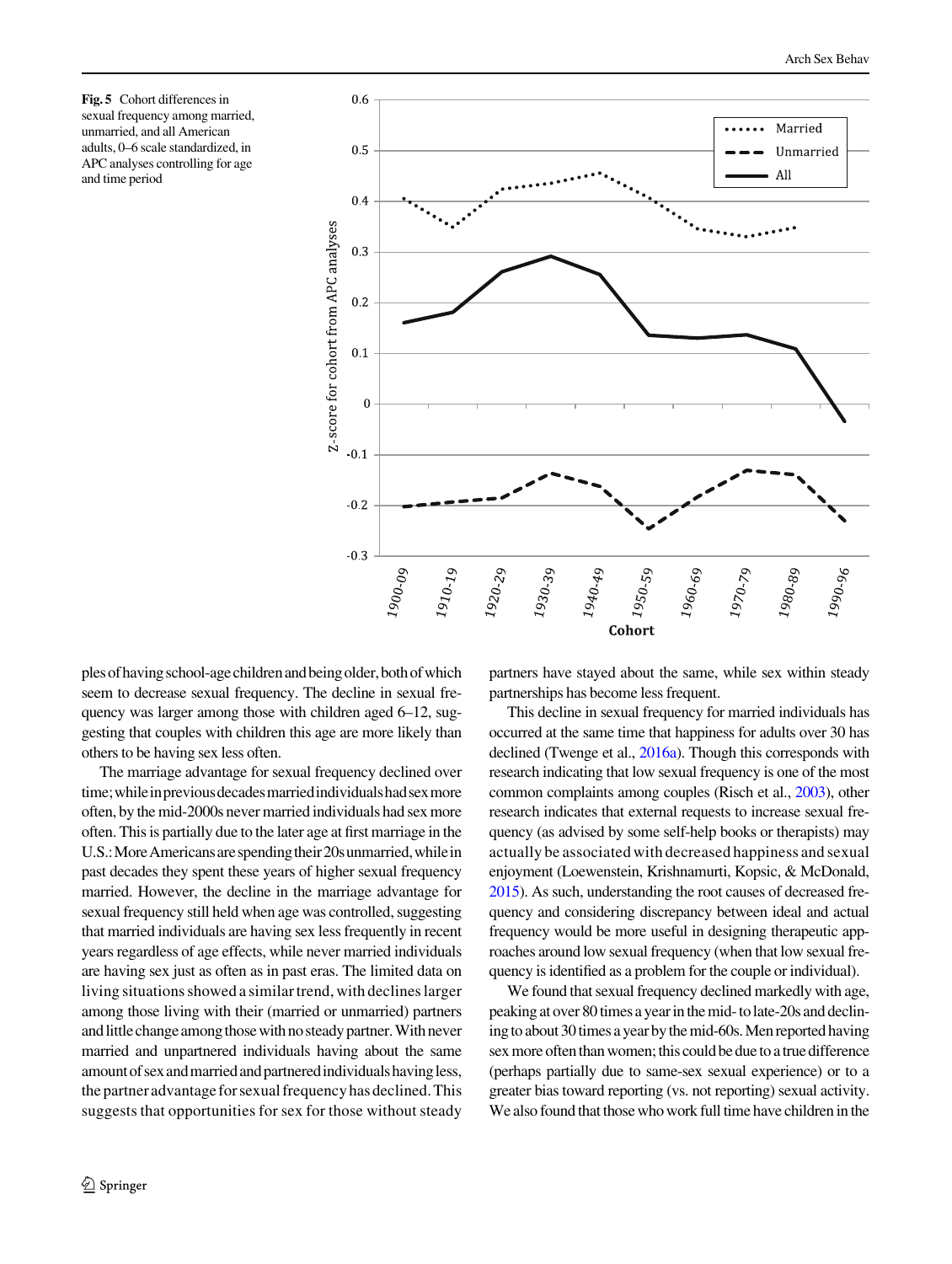<span id="page-10-0"></span>Fig. 6 Age differences in sexual frequency among American adults,inAPCanalysescontrolling for time period and cohort, a 0–6 scale and b estimated times per year



household, and who watched a pornographic movie in the last year had sex more frequently.

### Limitations

Participants may interpret the phrase "had sex" in a variety of ways that may influence their response (Bersamin, Fisher, Walker, Hill, & Grube, [2007\)](#page-11-0). While some may use strict definitionsofvaginal-penileintercoursetoanswerthatquestion(and perhaps not endorse this item if they engaged in anal but not vaginal sex), others may interpret sex much more broadly and respond affirmatively even if they have engaged in oral sex only. Further, interpretations of this question may have changed over time. It is possible that earlier generations counted any sexual activity as sex, thus increasing their sexual frequency, whereas younger generations may hold more strict definitions of sex as including only vaginal-penile penetration. However, alternatives to vaginal intercourse such as oral sex were less common behaviors in previous eras (e.g., Grunseit, Richters, Crawford, Song, & Kippax, [2005\)](#page-11-0), making this explanation less likely. If anything, younger generations may be more likely to count oral and anal sexual acts as having''had sex,''suggesting that the effect may be larger than reported here. For example, Peck et al. [\(2016](#page-11-0)) found that more diverse samples (which younger generations are) are more likely to identify oral sex as sex.

Then there is the question of whether masturbation counts as sex. Unfortunately, research examining construals of sex examined only mutual masturbation with a partner and not solo masturbation. Given that only a small minority of people considered even partnered masturbation to be sex (Randall & Byers, [2003](#page-12-0)), it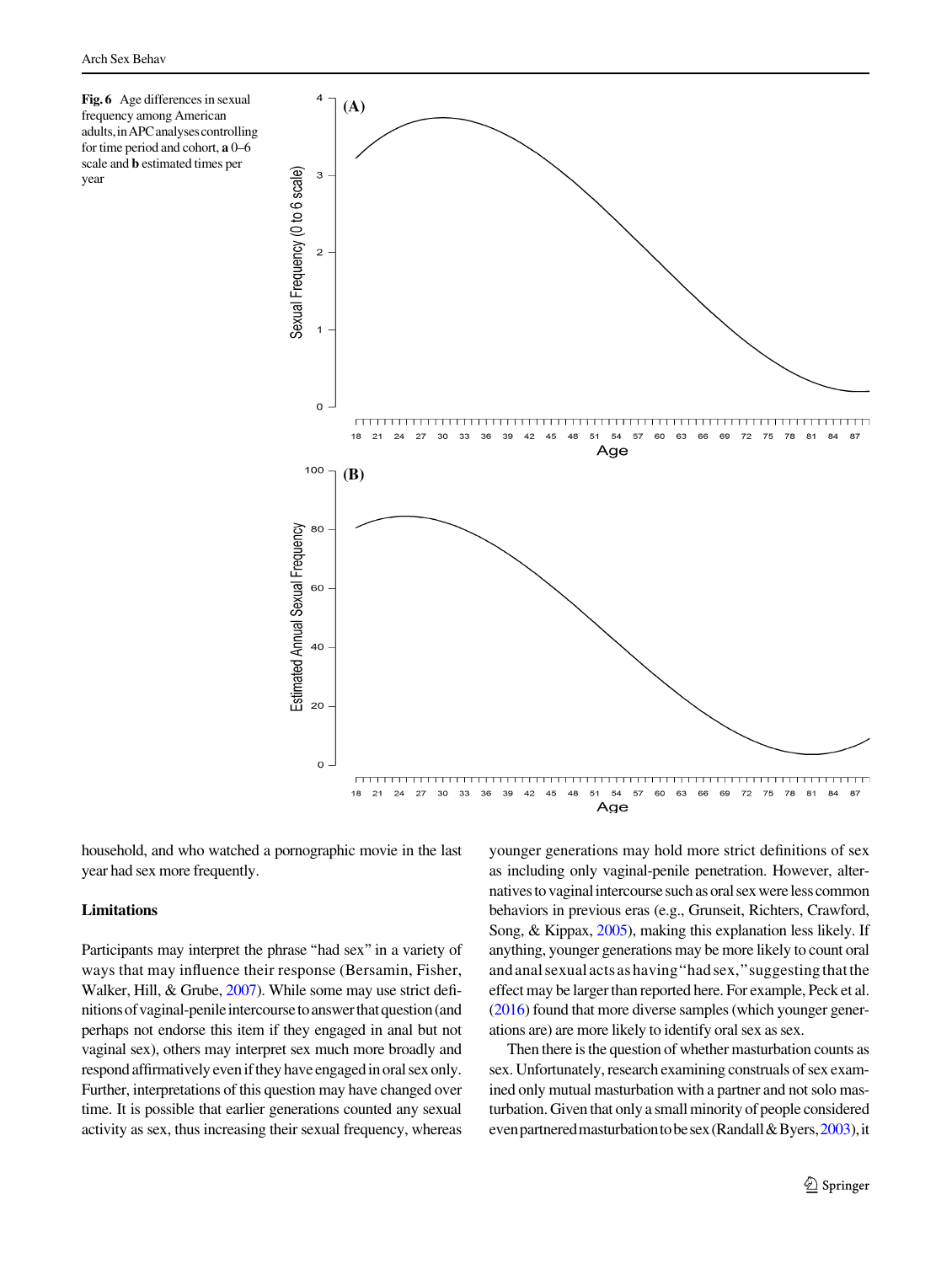<span id="page-11-0"></span>seemsunlikelythatmanywouldconsidersolomasturbationtobe sex. As the GSS does not include any items explicitly about solo masturbation, it is possible that participants are having just as many orgasms, but more through masturbation to make up for the decline in sex with a partner.

As the sample was nationally representative, the conclusions are primarily applicable to heterosexuals, who made up 96% (by identity) and 91% (by behavior) of the GSS sample as of 2014 (Twenge, Sherman,  $&$  Wells,  $2016b$ ). As this study included data only from the USA, its conclusions are limited to trends in that country and cannot be generalized to other nations.

#### **Conclusions**

American adults in the early 2010s report having sex about nine fewer times a year than those in the late 1990s. Analyses separating the effects of age, time period, and cohort suggest that this trend is primarily due to cohort, with those born in the 1930s (the Silent generation) having sex about six more times a year on average than those born in the 1990s (Millennials and iGen). Much of this decline is due to the lower marriage rate in recent years, as married individuals have sex more consistently than unmarried individuals (a similar trend appears for living together). In addition, those with steady partners are having sex less frequently. The decline in sexual frequency thus appears to be rooted in twin trends: Americans with steady partners are both fewer in number and have sex less often.

#### Compliance with Ethical Standards

Conflict of interest Jean M. Twenge declares that she has no conflict of interest. Ryne A. Sherman declares that he has no conflict of interest. Brooke E. Wells declares that she has no conflict of interest.

Ethical Approval This article does not contain any studies with human participants or animals performed by any of the authors.

#### References

- Atlantis, E., & Sullivan, T. (2012). Bidirectional association between depression and sexual dysfunction: A systematic review and meta-analysis. Journal of Sexual Medicine, 9, 1497–1507.
- Bersamin, M. M., Fisher, D. A., Walker, S., Hill, D. L., & Grube, J. W. (2007). Defining virginity and abstinence: Adolescents' interpretations of sexual behaviors. Journal of Adolescent Health, 41, 182–188.
- Blanchflower, D. G., & Oswald, A. J. (2004). Money, sex, and happiness: An empirical study. Scandinavian Journal of Economics, 106, 393–415.
- Brody, S. (2010). The relative health benefits of different sexual activities. Journal of Sexual Medicine, 7, 1336–1361.
- Burchell, A. N., Richardson, H., Mahmud, S. M., Trottier, H., Tellier, P. P., Hanley, J., & Franco, E. L. (2006). Modeling the sexual transmissibility of human papillomavirus infection using stochastic computer simulation and empirical data from a cohort study of young women in Montreal, Canada. American Journal of Epidemiology, 163, 534–543.
- Carroll, J. S., Padilla-Walker, L. M., Nelson, L. J., Olson, C. D., Barry, C. M., & Madsen, S. D. (2008). Generation XXX: Pornography acceptance

and use among emerging adults. Journal of Adolescent Research, 23, 6–30.

- Cheng, Z., & Smyth, R. (2015). Sex and happiness. Journal of Economic Behavior & Organization, 112, 26–32.
- Dickerson, S. M., & Gore, A. C. (2007). Estrogenic environmental endocrine-disrupting chemical effects on reproductive neuroendocrine function and dysfunction across the life cycle. Reviews in Endocrine and Metabolic Disorders, 8, 143–159.
- Döring, N., Daneback, K., Shaughnessy, K., Grov, C., & Byers, E. S. (2015). Online sexual activity experiences among college students: A fourcountry comparison. Archives of Sexual Behavior. doi[:10.1007/s10](http://dx.doi.org/10.1007/s10508-015-0656-4) [508-015-0656-4.](http://dx.doi.org/10.1007/s10508-015-0656-4)
- Gray, R. H., Wawer, M. J., Brookmeyer, R., Sewankambo, N. K., Serwadda, D., Wabwire-Mangen, F., & Quinn, T. C. (2001). Probability of HIV-1 transmission per coital act in monogamous, heterosexual, HIV-1-discordant couples in Rakai, Uganda. Lancet, 357, 1149–1153.
- Greenstone, M., & Looney, A. (2011, July 8). The Great Recession may be over, but American families are working harder than ever. Brookings on Job Numbers. [http://www.brookings.edu/blogs/jobs/posts/2011/](http://www.brookings.edu/blogs/jobs/posts/2011/07/08-jobs-greenstone-looney) [07/08-jobs-greenstone-looney.](http://www.brookings.edu/blogs/jobs/posts/2011/07/08-jobs-greenstone-looney)
- Grunseit, A., Richters, J., Crawford, J., Song, A., & Kippax, S. (2005). Stability and change in sexual practices among first-year Australian university students (1990–1999). Archives of Sexual Behavior, 34, 557– 568.
- Hald, G. M., & Malamuth, N. M. (2008). Self-perceived effects of pornography consumption. Archives of Sexual Behavior, 37, 614–625.
- Laumann, E. O., & Waite, L. J. (2008). Sexual dysfunction among older adults: Prevalence and risk factors from a nationally representative US probability sample of men and women 57–85 years of age. Journal of Sexual Medicine, 5, 2300–2311.
- Lee, D. M., Nazroo, J., & Pendleton, N. (2015). Erectile dysfunction and phosphodiesterase type 5 inhibitor use: Associations with sexual activities, function and satisfaction in a population sample of older men. International Journal of Impotence Research, 27, 146–151.
- Lemer, J. L., Blodgett Salafia, E. H., & Benson, K. E. (2013). The relationship between college women's sexual attitudes and sexual activity: The mediating role of body image. International Journal of Sexual Health, 25, 104–114.
- Loewenstein, G., Krishnamurti, T., Kopsic, J., & McDonald, D. (2015). Does increased sexual frequency enhance happiness? Journal of Economic Behavior & Organization, 116, 206–218.
- Lykke, L. C., & Cohen, P. N. (2015). The widening gender gap in opposition to pornography, 1975–2012. Social Currents, 2, 307–323.
- Manton, K. G., Gu, X., & Lamb, V. L. (2006). Long-term trends in life expectancy and active life expectancy in the United States. Population and Development Review, 32, 81–105.
- Michael, R. T., Gagnon, J. H., Laumann, E. O., & Kolata, G. (1994). Sex in America: A definitive survey. New York: Little, Brown.
- Moors, A. C. (2017). Has the American public's interest in information related to relationships beyond ''the couple'' increased over time? Journal of Sex Research. doi:[10.1080/00224499.2016.1178208.](http://dx.doi.org/10.1080/00224499.2016.1178208)
- Morgan, E. M. (2011). Associations between young adults' use of sexually explicit materials and their sexual preferences, behaviors, and satisfaction. Journal of Sex Research, 48, 520–530.
- Muise, A., Schimmack, U., & Impett, E. A. (2016). Sexual frequency predicts greater well-being, but more is not always better. Social Psychological and Personality Science, 7, 295–302.
- Peck, B., Manning, J., Tri, A., Skrzypczynski, D., Summers, M., & Brubb, K. (2016). What do people mean when they say they 'had sex'? Connecting communication and behavior. In J. Manning  $&C.$  Noland (Eds.), Contemporary studies of sexuality & communication: Theoretical and applied perspectives (pp. 3–14). Dubuque, IA: Kendall Hunt Publishing.
- Price, J., Patterson, R., Regnerus, M., & Walley, J. (2016). How much more XXX is Generation X consuming? Evidence of changing attitudes and